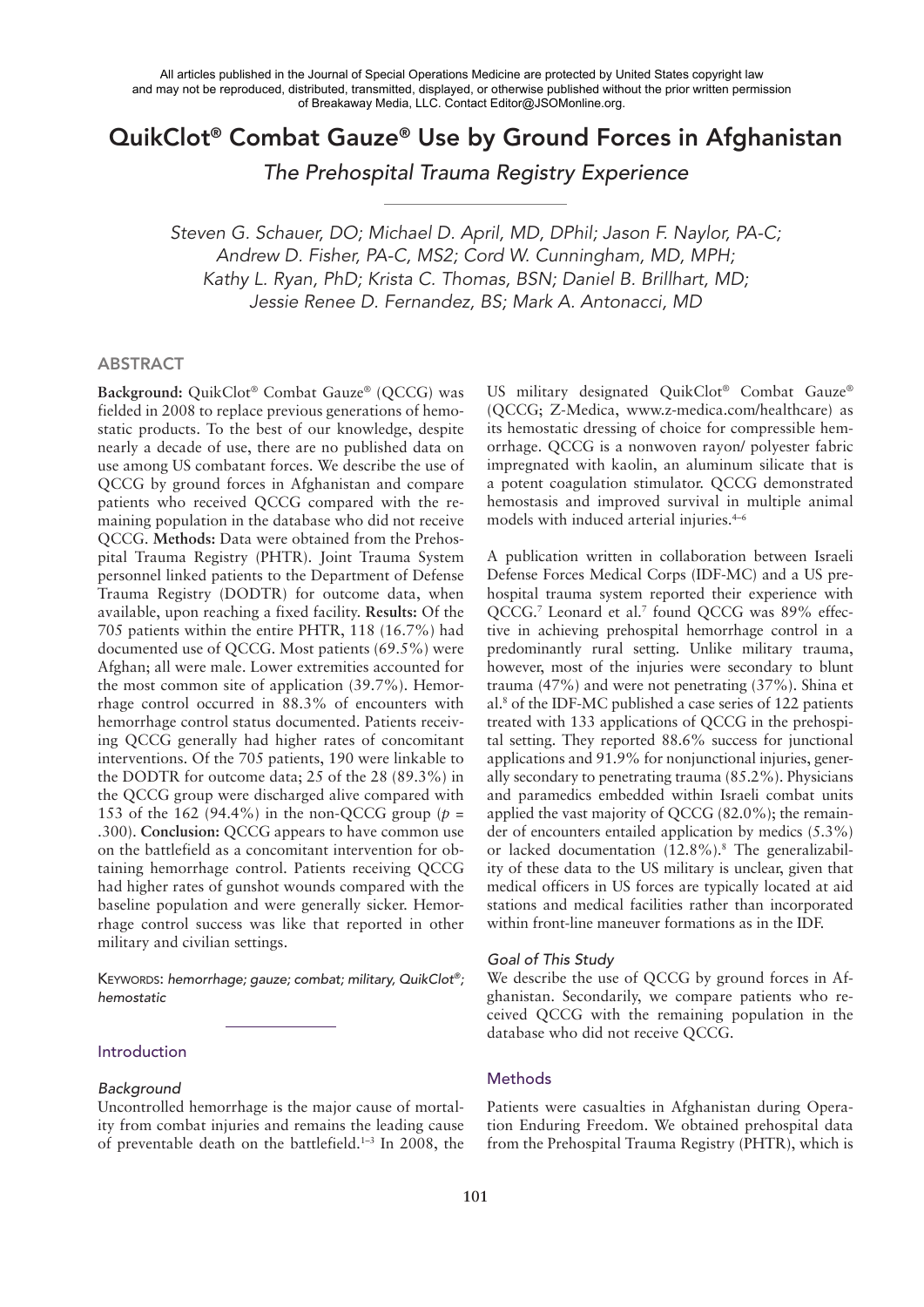a module of the Department of Defense Trauma Registry (DoDTR); the Joint Trauma System (JTS) compiles and maintains both databases at the US Army Institute of Surgical Research (USAISR). JTS personnel linked patients from the PHTR to the DODTR to obtain fixed-facility treatment and outcome data, when available. The use of de-identified data resulted in an exempt research determination from the USAISR regulatory office.

# *PHTR Description*

The JTS PHTR is a data collection and analytic system designed to provide near–real-time feedback to commanders. The primary purpose of this system is to improve casualty visibility, augment command decisionmaking processes, and direct procurement of medical assets. Additionally, this system seeks to improve morbidity and mortality through performance improvement in the areas of primary prevention (i.e., tactics, techniques, and procedures), secondary prevention (i.e., personal protective equipment), and tertiary prevention (i.e., casualty response system and Tactical Combat Casualty Care [TCCC]). US Central Command and their Joint Theater Trauma System capture all prehospital trauma care provided on the ground by all services in the Afghanistan Theater. TCCC cards, Department of Defense (DoD) 1380 forms, and TCCC After-Action Reports (AARs) provided the registry data.

# *DODTR Description*

The DODTR, formerly known as the Joint Theater Trauma Registry, is the data repository for DoD traumarelated injuries. The DODTR includes documentation regarding demographics, injury-producing incidents, diagnoses, treatments, and outcomes of injuries sustained by US/non-US military and US/non-US civilian personnel in wartime and peacetime from the point of injury to final disposition.

# *Development of Data Set*

We collected data on vital signs, level of medical provider training, antibiotic and analgesia medications, evacuation status, mental status, mechanism of injury (MOI), battle injury (BI) versus non-battle injury status, affiliations, and select concomitant procedures. We used the first set of recorded vital signs when multiple sets were available. For the purposes of determining the medical provider, we recorded the "highest-level" provider documented in their chain of care in the following order: medical officer (physician or physician assistant), medic (including up to paramedic level), nonmedic first responder. We considered air evacuation to be a higher-level platform than ground evacuation when more than one method was used. We placed all Afghans into a single category for this analysis to include military, federal, local police, and civilians. We performed the analysis based on the assumption that rendered care is documented accordingly. Using the PHTR data, we searched for all patients with documented use of QCCG. For anatomical location determination, we reviewed AARs in the PHTR; when this was not detailed, it was inferred from the primary anatomical injury location documented. We reviewed AARs within the PHTR to determine whether hemorrhage control was likely successful versus likely failed, when possible.

# *Data Analysis*

We performed all statistical analysis using Microsoft Excel (version 10; Microsoft, https://www.microsoft.com), SPSS (version 24; IBM, www.ibm.com), and JMP Statistical Discovery from SAS (version 13; SAS Institute, https://www.sas.com). We compared study variables between patients receiving QCCG, using a Student *t* test for continuous variables, Wilcoxon rank-sum test for ordinal variables, and  $\chi^2$  test for nominal variables.

# **Results**

From January 2013 through September 2014 (the lifespan of the PHTR), there were 737 encounters contained within the PHTR. Of these, 24 people were killed in action, five were dead on arrival, and three were enemy prisoners of war, all of whom we excluded. This left 705 subjects available for search within the research database.

Within the research database, there were 118 subjects (16.7%) with documented QCCG use. Table 1 compares the demographic data of the group receiving QCCG versus the remainder of subjects in the database who did not receive QCCG (non-QCCG group). Except for respiratory rates, vital signs were not significantly different between the two populations (Table 2), although a trend toward differences was noted for mean heart rate and systolic blood pressure.

Of the 118 casualties with QCCG use, 22 had use at two locations, and one had use at three locations (Figure 1). Of note, one subject had 12 packages of QCCG packed into one pelvic wound. For QCCG applications with hemorrhage control status documented (103 of 141), 88.3% achieved hemorrhage. Table 3 compares common interventions between the two groups.

Of the 705 casualties, 190 were linkable to the DODTR for outcome data. In the QCCG group, 25 of the 28 (89.3%) with outcome data were discharged alive. In the non-QCCG group, 153 of the 162 (94.4%) with outcome data were discharged alive (*p* = .300).

Because most injuries in the QCCG group were battlerelated gunshot wounds (GSW), we conducted a subanalysis of all GSWs classified as BIs (e.g., excluded unintentional discharges) within both groups. We found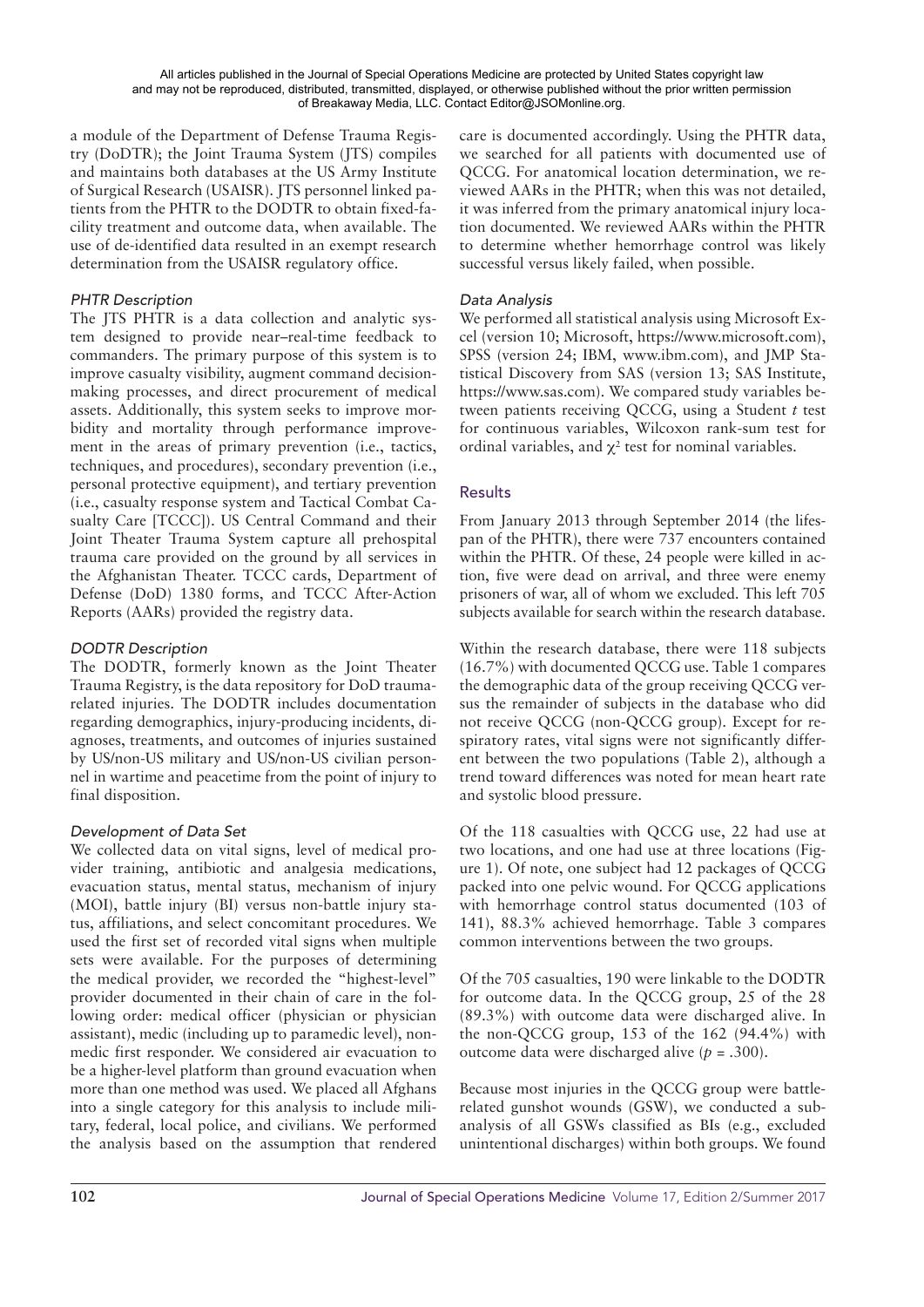All articles published in the Journal of Special Operations Medicine are protected by United States copyright law and may not be reproduced, distributed, transmitted, displayed, or otherwise published without the prior written permission of Breakaway Media, LLC. Contact Editor@JSOMonline.org.

| Table 1 Demographics of Study Patients |  |
|----------------------------------------|--|
|----------------------------------------|--|

|                                |                   | <b>QCCG Group</b><br>$(n = 118), %$ , No. | Non-QCCG Group<br>$(n = 587), %$ , No. | P Value |  |
|--------------------------------|-------------------|-------------------------------------------|----------------------------------------|---------|--|
| Mechanism of injury            | <b>EXP</b>        | 22.0(26)                                  | 54.3 (319)                             |         |  |
|                                | <b>GSW</b>        | 72.0 (85)                                 | 30.0 (176)                             | $-.001$ |  |
|                                | $GSW + EXP$       | 0.9(1)                                    | 1.0(6)                                 |         |  |
|                                | Other/Unknown     | 5.1(6)                                    | 14.7(86)                               |         |  |
|                                | Conventional      | 17.0(20)                                  | 26.1(153)                              |         |  |
| Affiliation                    | <b>SOCOM</b>      | 14.4(17)                                  | 25.9(152)                              | $-.001$ |  |
|                                | Afghan            | 68.6 (81)                                 | 48.0 (282)                             |         |  |
| Battle status                  | Battle injury     | 95.8 (113)                                | 90.1 (529)                             | .049    |  |
|                                | Non-battle injury | 4.2 $(5)$                                 | 9.9(58)                                |         |  |
| Evacuation status              | Urgent            | 79.7 (94)                                 | 59.5 (349)                             |         |  |
|                                | Priority          | 15.2(18)                                  | 19.2(113)                              | .001    |  |
|                                | Routine           | 4.2 $(5)$                                 | 14.0(82)                               |         |  |
|                                | Unknown           | 0.9(1)                                    | 7.3(42)                                |         |  |
| Highest evacuation<br>platform | Air               | 18.6(22)                                  | 16.2(95)                               |         |  |
|                                | Ground            | 12.7(15)                                  | 13.8(81)                               | .791    |  |
|                                | Unknown           | 68.7 (81)                                 | 70.0 (411)                             |         |  |
| Highest provider level         | Medical officer   | 65.3(77)                                  | 52.6 (309)                             |         |  |
|                                | Medic             | 28.8(34)                                  | 35.8 (210)                             | .066    |  |
|                                | <b>NMFR</b>       | 1.7(2)                                    | 2.9(17)                                |         |  |
|                                | Unknown           | 4.2(5)                                    | 8.7(51)                                |         |  |

EXP, explosive; GSW, gunshot wound; SOCOM, Special Operations Command.

#### Table 2 *Vital Signs*

| <b>Vital Sign</b>                   | <b>QCCG Group</b> | Non-QCCG Group   | P Value |
|-------------------------------------|-------------------|------------------|---------|
| Mean heart rate (per min)           | 96.2 (104, 25.5)  | 91.3 (442, 22.5) | .053    |
| Mean systolic blood pressure (mmHg) | 112.0(103, 23.4)  | 116.5(432, 23.6) | .082    |
| Mean respiratory rate (per min)     | 21.8 (100, 9.0)   | 19.9 (439, 7.2)  | .023    |
| Mean pulse oximetry $(\% )$         | 96.7(88, 4.8)     | 97.0(348, 4.2)   | .529    |
| Alert                               | 78.8 (93)         | 69.9(410)        |         |
| Verbal                              | 7.6(9)            | 8.5(50)          |         |
| Pain                                | 3.4(4)            | 4.6 $(27)$       | .125    |
| Unresponsive                        | 9.3(11)           | 12.4(73)         |         |
| Unknown                             | 0.9(1)            | 4.6 $(27)$       |         |

significantly higher rates of interventions for hypothermia (73.5% versus 60.7%; *p* = .044) and pain medications (83.1% versus 66.3%; *p* = .005). We found a trend toward lower rates of chest-seal (18.1% versus 28.1%;  $p = .081$ ) and chest-tube use (6.0% versus 12.9%;  $p =$ .094), and a trend toward higher rates of pressure-dressing use (47.0% versus 34.8%; *p* = .060), higher rates of tourniquet placement (32.5% versus 23.0%; *p* = .104), and better mental status (alert: 81.9% versus 67.8%; unresponsive: 8.4% versus 12.1%; *p* = .107). We found no differences in affiliation ( $p = .419$ ), evacuation status

(*p* = .807), evacuation platform (*p* = .492), rates of needle decompression( $p = .488$ ) and antibiotic use ( $p =$ .261), highest provider level ( $p = .425$ ), discharge status ( $p = .737$ ), heart rate ( $p = .605$ ), systolic blood pressure  $(p = .328)$ , respiratory rate  $(p = .919)$ , and pulse oximetry values ( $p = .635$ ).

### Discussion

In this retrospective study from the PHTR, we describe use of QCCG and compare casualties receiving QCCG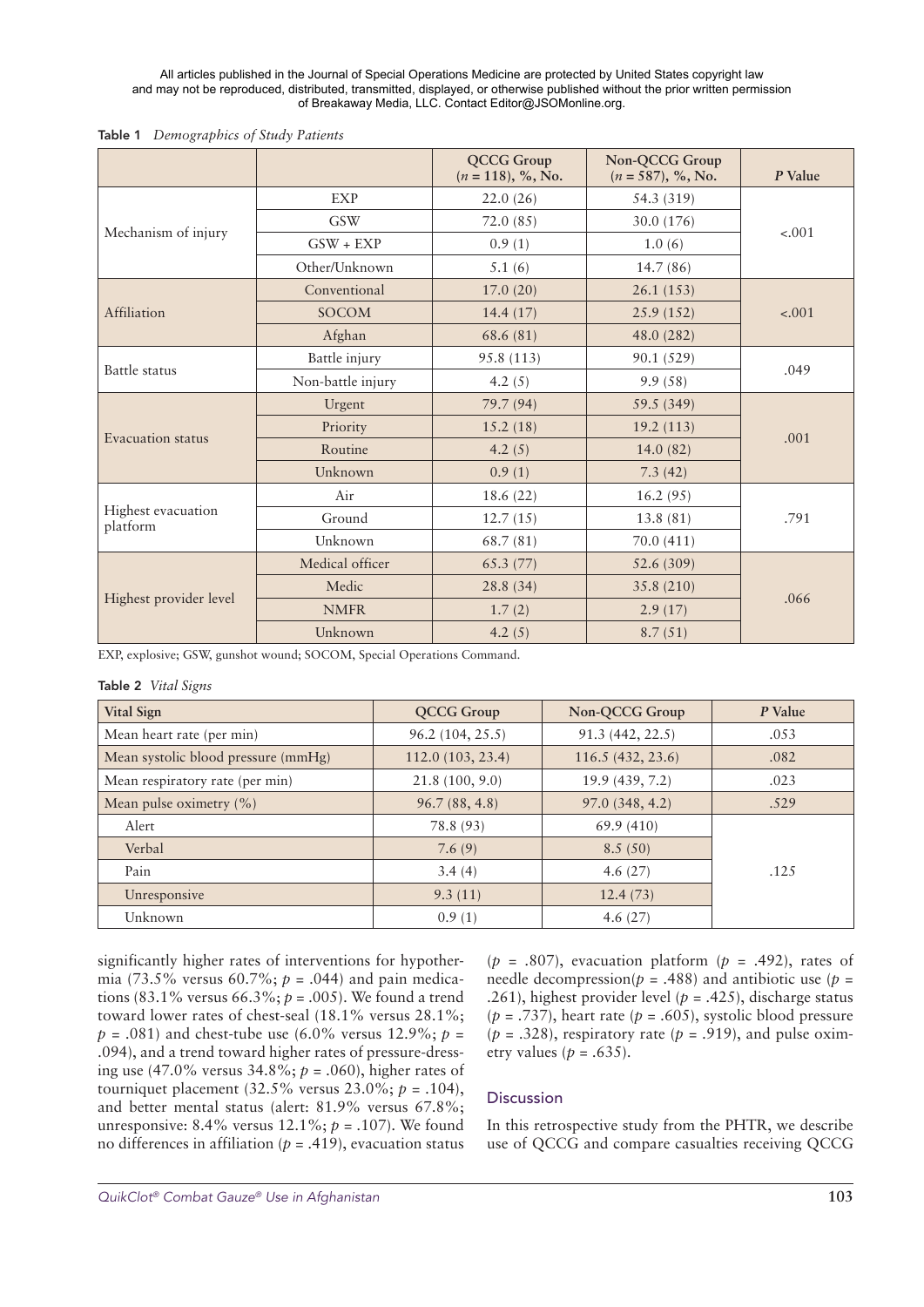All articles published in the Journal of Special Operations Medicine are protected by United States copyright law and may not be reproduced, distributed, transmitted, displayed, or otherwise published without the prior written permission of Breakaway Media, LLC. Contact Editor@JSOMonline.org.

Figure 1 OCCG use by anatomic location (image borrowed from DD1380 form)



with casualties not receiving QCCG within the database. To the best of our knowledge, it represents the first analysis of the US military experience with OCCG under combat conditions.

Most QCCG applications were to the extremities and pelvis, which corresponds to the anatomy most exposed to the blast and penetrating trauma seen in the recent conflicts.<sup>3</sup> We noted higher rates of hemorrhage control

Table 3 Concomitant Intervention Rates of the Two Groups

success in the extremities compared with the trunk (Table 4). We also noted higher rates of GSWs, with a trend toward worsening vital signs and significantly high rates of concomitant interventions. Casualties receiving OCCG appeared to be generally more critically ill compared with the baseline population. Although there was statistical differences between some of the vital signs, these are likely of little clinical significance. On subanalysis, most of the differences noted disappeared or were no long statistically significant. This is likely due to a more limited sample size, because multiple trends were still noted. The number of chest interventions was notably higher in the non-QCCG group, which is likely due to the chest injuries being generally not amenable to QCCG placement; rates of tourniquet and pressure dressing use was higher in this group, however, which is more fitting with predominant use in extremity or pelvic injuries.

Hemorrhage is the leading cause of preventable death on the battlefield,<sup>1-3</sup> thus interventions targeting hemorrhage control are of the utmost importance. Leonard et al.<sup>7</sup> reported hemostatic control in 89% of patients. which is similar to our documented success of 88.3%. This proportion of successful applications is similar to Shina et al.<sup>8</sup> involving civilian trauma in the United States. In contrast, Shina et al.<sup>8</sup> noted the most common application was to the head and face, whereas, in our dataset, the lower extremities were the site of most common QCCG application. This is likely related to the high rates of blunt trauma in the civilian setting compared

| Intervention                 | QCCG Group, % (No.) | Non-QCCG Group, % (No.) | P Value |
|------------------------------|---------------------|-------------------------|---------|
| Pressure dressing            | 55.1 (65)           | 25.7(151)               | $-.001$ |
| $1+$ Tourniquet <sup>a</sup> | 39.8(47)            | 23.2(136)               | $-.001$ |
| Needle decompression         | 9.3(11)             | 5.5(32)                 | .109    |
| Chest seal                   | 16.9(20)            | 12.8(75)                | .226    |
| Chest tube                   | 4.2 $(5)$           | 4.6 $(27)$              | .863    |
| Pain medication              | 78.0 (92)           | 52.0(305)               | $-.001$ |
| Antibiotic                   | 52.5(62)            | 32.4(190)               | $-.001$ |
| Hypothermia                  | 67.8(80)            | 44.1(259)               | $-.001$ |

<sup>a</sup>Does not denote that tourniquet use was on the same anatomical location as the QCCG use.

Table 4 Comparison of Hemorrhage Control Rates by General Anatomic Location

|                                     | Hemorrhage Control Status, % (No.) |         |          |         |
|-------------------------------------|------------------------------------|---------|----------|---------|
| <b>Body Location</b>                | Yes                                | No.     | Unknown  | P Value |
| Head/neck/face $(n = 10)$           | 80.0(8)                            | 0(0)    | 20.0(2)  |         |
| Upper extremit ( $n = 33$ )         | 75.8(25)                           | 3.0(1)  | 21.2(7)  |         |
| Trunk <sup>a</sup> ( <i>n</i> = 42) | 42.9(18)                           | 11.9(5) | 45.2(19) | .026    |
| Lower extremity $(n = 56)$          | 71.4(40)                           | 10.7(6) | 17.9(10) |         |

<sup>a</sup>Includes chest, back, abdomen, and pelvis/groin.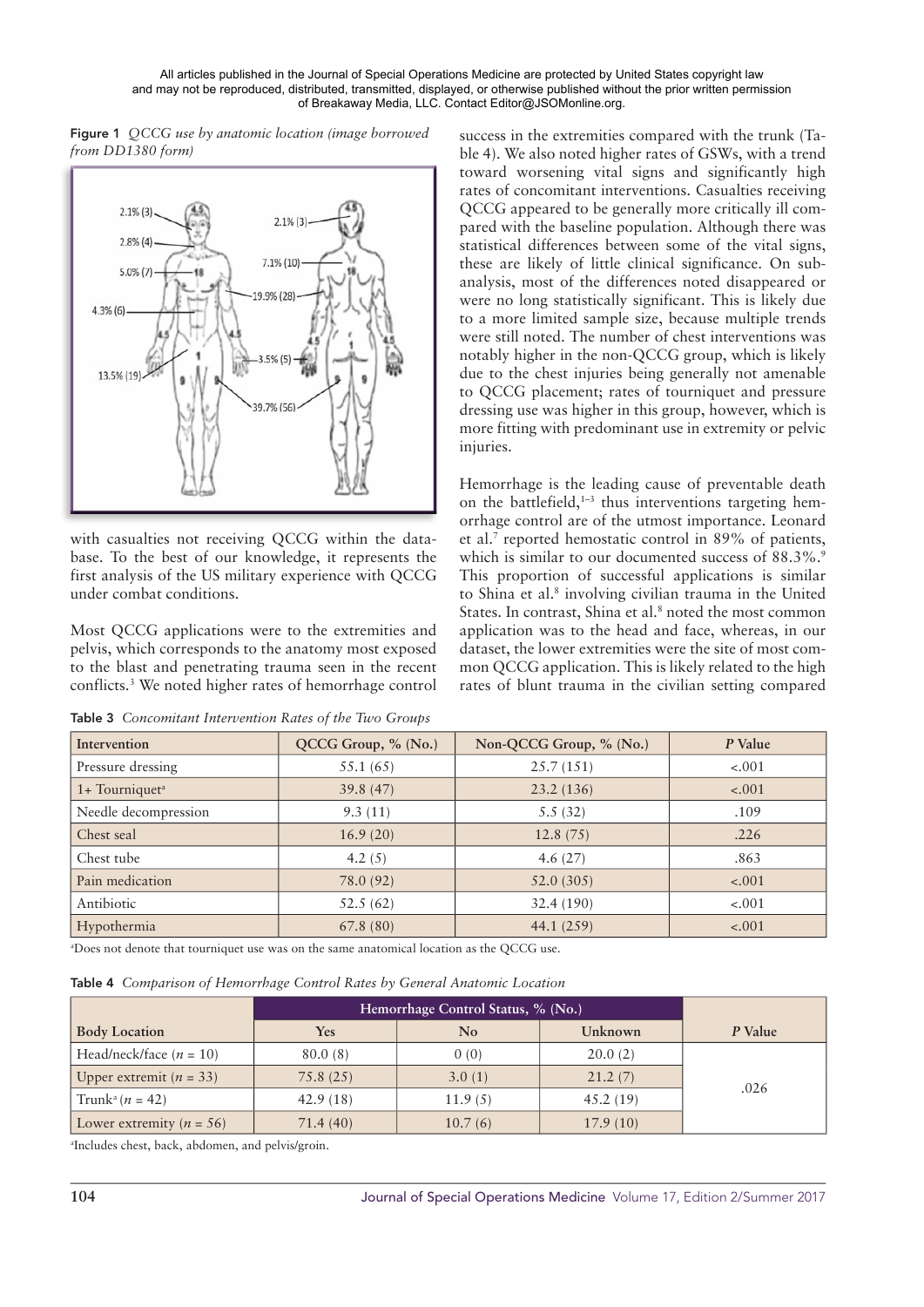with the high-powered GSW and blast injuries seen on the battlefield. Moreover, personal protective equipment (e.g., helmet, body armor, shrapnel guards) reduces the areas exposed for potential injury.

The MOI differed between our dataset and the two previously reported datasets. Penetrating trauma was the predominant MOI in the IDF study<sup>7</sup> (85.2%), which is higher than the 72.9% noted in our QCCG-group. Shina et al.<sup>8</sup> noted the majority of QCCG use was due to blunt trauma. Comparatively, our population receiving QCCG were almost exclusively GSW and blast related. It is worth noting the IDF typically has physicians in more farforward locations, and the battlespace and trauma system vary from that seen in Afghanistan. Although most casualties in both groups had a medical officer involved in their chain of care, it is unlikely they were involved at or near the point of injury compared with the IDF.

Despite limitations in this data set, the remarkably similar success rates for hemorrhage control compared with other published data support the use of QCCG in the prehospital combat setting. Future research should examine training methods to most effectively use this intervention in conjunction with other hemorrhage control strategies as the technology continues to advance.

The primary limitation of our study is limited data capture. The prehospital battlefield setting poses unique challenges for clinical investigation.<sup>10</sup> The combat environment is chaotic and many units coordinate and participate in the management of a combat casualty. In 2012, the DoD created the PHTR to fill the gap in missing data before reaching a fixed facility.11 However, given the challenges of proper documentation in combat situations, the data are often incomplete and not necessarily reflective of what happens at the point of injury. We operated under the assumption that if an intervention was not documented, it did not occur. Despite this, we do not believe that higher documentation rates would have had significantly altered the findings.

## Conclusion

QCCG appears to have common use on the battlefield as a concomitant intervention for obtaining hemorrhage control. Casualties receiving QCCG had higher rates of GSWs compared with the baseline population, and generally were sicker. Hemorrhage control success was like that reported in other military and civilian settings.

### Acknowledgments

We thank the Joint Trauma System Data Analysis Branch, Joint Trauma System, and US Army Institute for Surgical Research for their efforts with data acquisition.

### Disclaimer

Opinions or assertions contained herein are the private views of the authors and are not to be construed as official or as reflecting the views of the Department of the Air Force, the Department of the Army, or the Department of Defense.

### **Disclosure**

The authors have nothing to disclose.

### References

- 1. **Champion HR, Bellamy RF, Roberts CP, et al.** A profile of combat injury. *J Trauma.* 2003;54(5 suppl): S13–19.
- 2. **Eastridge BJ, Hardin M, Cantrell J, et al.** Died of wounds on the battlefield: causation and implications for improving combat casualty care. *J Trauma.* 2011;71(1 suppl): S4–8.
- 3. **Eastridge BJ, Mabry RL, Seguin P, et al.** Death on the battlefield (2001-2011): implications for the future of combat casualty care. *J Trauma Acute Care Surg.* 2012;73(6 suppl 5): S431–437.
- 4. **Arnaud F, Teranishi K, Okada T, et al.** Comparison of Combat Gauze® and TraumaStat in two severe groin injury models. *J Surg Res.* 2011;169(1):92–98.
- 5. **Gegel BT, Austin PN, Johnson AD.** An evidence-based review of the use of a Combat Gauze® (QuikClot®) for hemorrhage control. *AANA J.* 2013;81(6): 453–458.
- 6. **Satterly S, Nelson D, Zwintscher N, et al.** Hemostasis in a noncompressible hemorrhage model: an end-user evaluation of hemostatic agents in a proximal arterial injury. *J Surg Educ.* 2013;70(2): 206–211.
- 7. **Leonard J, Zietlow J, Morris D, et al.** A multi-institutional study of hemostatic gauze and tourniquets in rural civilian trauma. *J Trauma Acute Care Surg.* 2016;81(3):441–444.
- 8. **Shina A, Lipsky AM, Nadler R, et al.** Prehospital use of hemostatic dressings by the Israel Defense Forces Medical Corps: a case series of 122 patients. *J Trauma Acute Care Surg.* 2015;79(4 suppl 2): S204–209.
- 9. **Butler FK Jr, Hagmann J, Butler EG.** Tactical combat casualty care in special operations. *Mil Med.* 1996;161(Suppl):3–16.
- 10. **Eastridge BJ, Mabry RL, Blackbourne LH, et al.** We don't know what we don't know: prehospital data in combat casualty care. *US Army Med Dep J.* 2011;Apr–Jun:11–14.
- 11. Research UAIoS. Joint Trauma System. http://www.usaisra meddarmymil/10\_jts.html. Accessed 05 July 2016.

MAJ Schauer is with the US Army Institute of Surgical Research and the San Antonio Military Medical Center, JBSA Fort Sam Houston, Texas; and 28th Combat Support Hospital, Fort Bragg, North Carolina. He may be contacted at 3698 Chambers Pass Road, Fort Sam Houston, Texas 78234. E-mail: steven.g.schauer.mil@mail.mil.

MAJ April is with the San Antonio Military Medical Center, JBSA Fort Sam Houston, Texas.

MAJ Naylor is with the 28th Combat Support Hospital, Fort Bragg, North Carolina.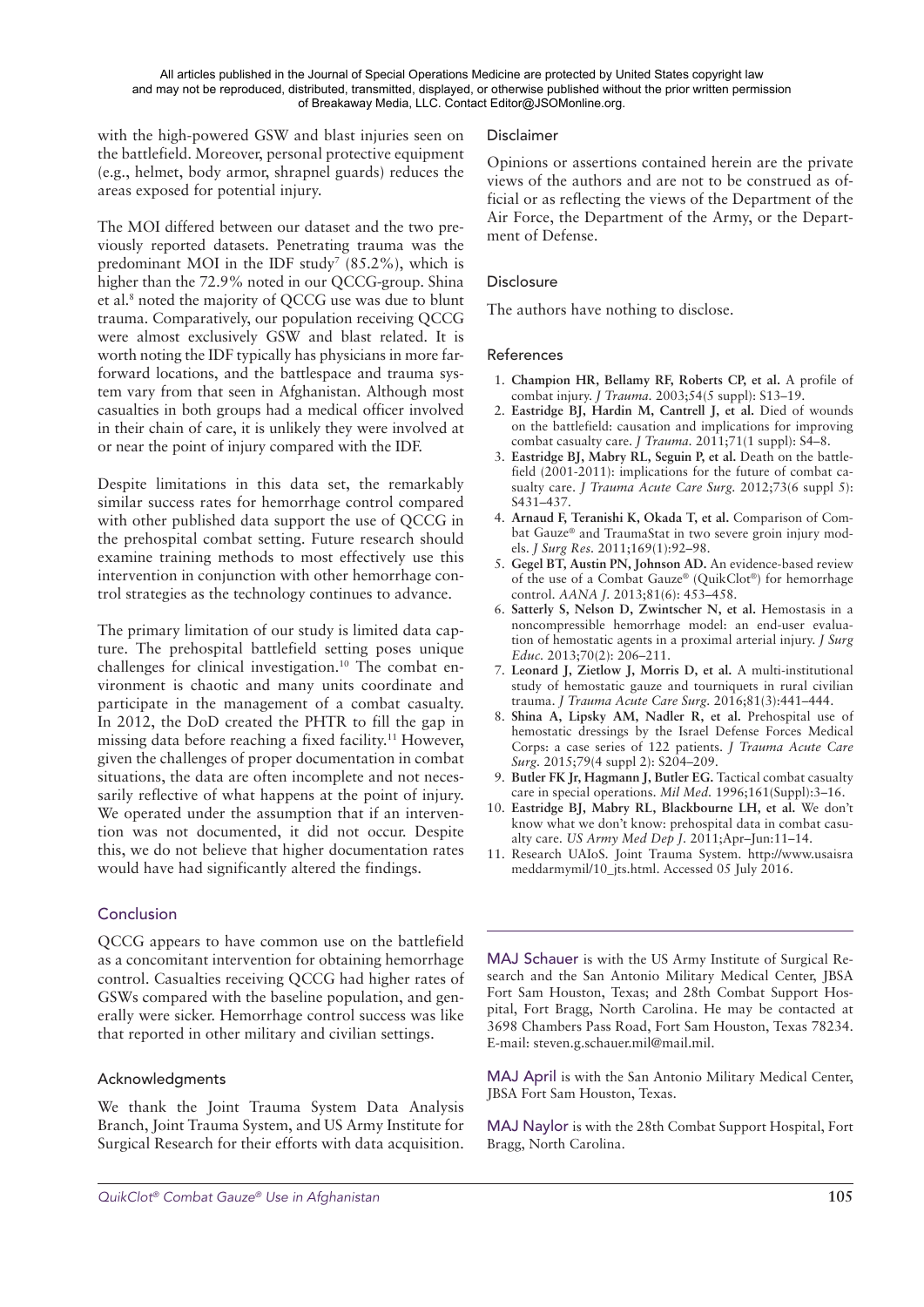All articles published in the Journal of Special Operations Medicine are protected by United States copyright law and may not be reproduced, distributed, transmitted, displayed, or otherwise published without the prior written permission of Breakaway Media, LLC. Contact Editor@JSOMonline.org.

MAJ Fisher is at Texas A&M University, College of Medicine, Dallas, Texas; and the 7249th Medical Support Unit, Joint Forces Reserve Center Ellington Field, Houston, Texas.

LTC Cunningham is with the Carl R. Darnall Army Medical Center, and the 1st Cavalry Division, Fort Hood, Texas.

Dr Ryan is with the US Army Institute of Surgical Research, **IBSA** Fort Sam Houston, Texas.

CPT Thomas is with the 28th Combat Support Hospital, Fort Bragg, North Carolina, and the 28th Combat Support Hospital and Darnall Army Medical Center, Fort Hood, Texas. MAJ Brillhart is with the 28th Combat Support Hospital, Fort Bragg, North Carolina and Tripler Army Medical Center, Honolulu, Hawaii.

Ms Fernandez is with the US Army Institute of Surgical Research, JBSA Fort Sam Houston, Texas.

Col Antonacci is with the San Antonio Military Medical Center, JBSA Fort Sam Houston, Texas.



The Journal of Special Operations Medicine (JSOM) is the only peer-reviewed medical journal that specifically addresses the work environment of medical professionals who operate in hostile, remote and austere locations or a combination of all three. The JSOM allows a forum for universal contribution and discussion of Operational Medicine by military medics and practitioners and their civilian counterparts.

The content of the JSOM transcends military and civilian medicine by presenting practical ideas and techniques. It is the only journal focused on cutting-edge research and science, proven hands-on techniques, and lessons-learned in the world of Operational Medicine.

Operational Medicine is simply the art and science by which assigned or affiliated medical personnel provide medical support under operational constraints. All facets of Operational Medicine combine to accomplish two purposes: To accomplish the mission and to minimize the impact of that mission on those who perform it. If you or someone you know fits this description or are simply interested in knowing more about this unique brand of medicine, then you are invited to subscribe to the **Journal of Special Operations Medicine.** 

**Subscribe Today at www.JSOMonline.org** 



Back issues, articles, and our annual Advanced **Tactical Paramedic Protocol Handbook are** available on our Online Store.